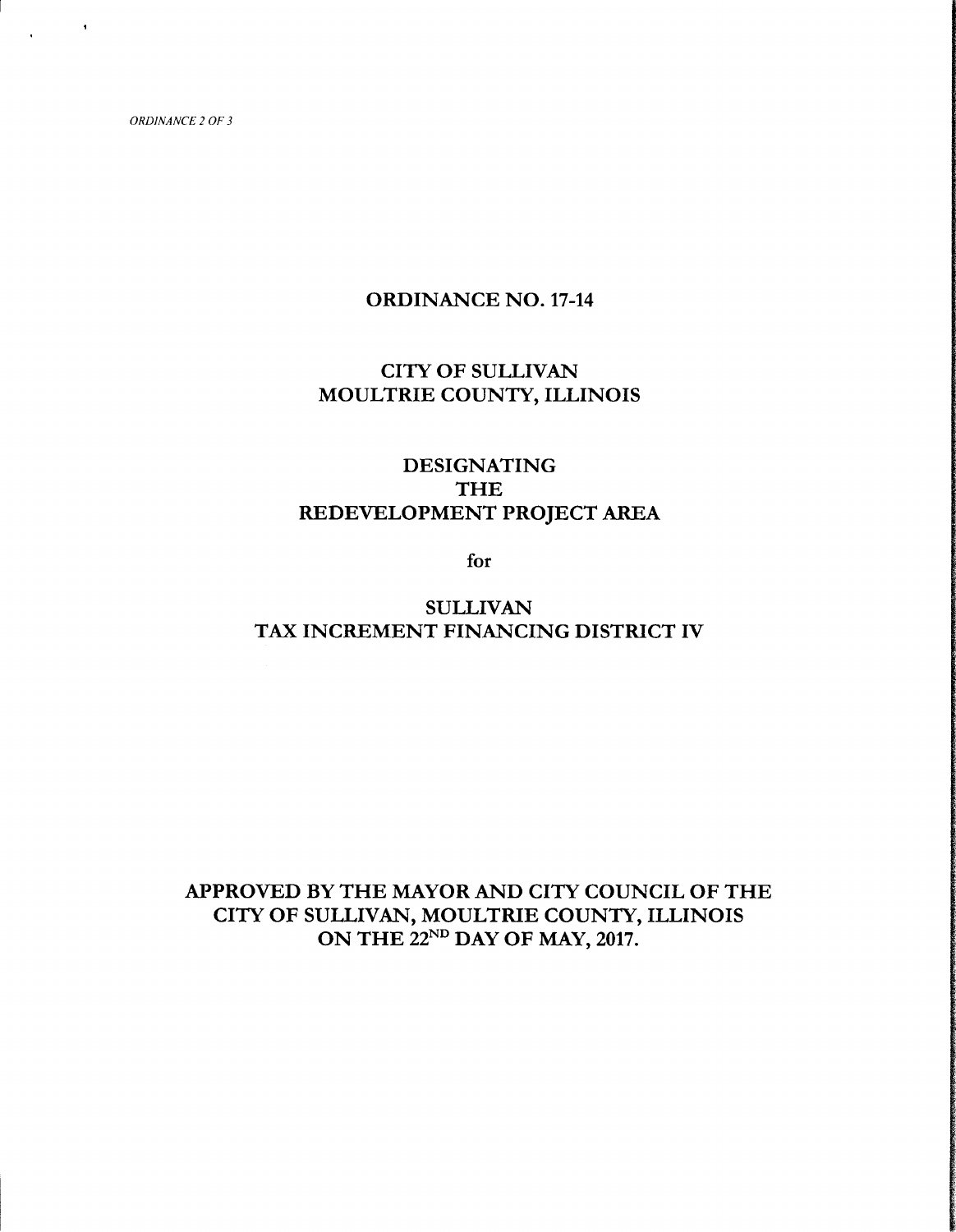## ORDINANCE NO. 17-14 CITY OF SULLIVAN, MOULTRIE COUNTY, ILLINOIS

## DESIGNATING THE REDEVELOPMENT PROJECT AREA FOR SULLIVAN TAX INCREMENT FINANCING DISTRICT IV

WHEREAS, the City Council of the City of Sullivan, Moultrie County, Illinois has heretofore in Ordinance No. 17-13 adopted and approved the Redevelopment Plan and Redevelopment Projects with respect to which <sup>a</sup> Public Meeting was held on February 14, 2017 and <sup>a</sup> Public Hearing was held on May 8, 2017, and it is now necessary and desirable to designate the Area referred to in said Plan as a" Redevelopment Project Area".

NOW,THEREFORE, BE IT ORDAINED BYTHE MAYORAND CITY COUNCIL OF THE CITY OF SULLIVAN, MOULTRIE COUNTY, ILLINOIS, that the area described in Exhibit A (Legal Description) and Exhibit B ( Boundary Map) attached to and made <sup>a</sup> part hereof is hereby designated as the City of Sullivan Tax Increment Financing District IV Redevelopment Project Area ("Sullivan TIF District IV") pursuant to Section 11-74.4-4 (65 ILCS 5/11-74.4-4) of the Tax Increment Allocation Redevelopment Act.

All ordinances and parts of ordinances in conflict herewith are hereby repealed.

This Ordinance shall be in full force and effect from and after its passage and approval as provided by law.

PASSED, APPROVED AND ADOPTED by the Corporate Authorities of the City of Sullivan, Illinois on the  $22^{\text{nd}}$  day of May, A.D., 2017, and deposited and filed in the Office of the City Clerk of said City on that date.

| <b>MAYOR &amp; COMMISSIONERS</b> | <b>AYE VOTE</b> | <b>NAY VOTE</b> | <b>ABSTAIN/ABSENT</b> |
|----------------------------------|-----------------|-----------------|-----------------------|
| Mike Mossman                     |                 |                 |                       |
| <b>Jerry Risley</b>              |                 |                 |                       |
| <b>Mike Kirk</b>                 |                 |                 |                       |
| <b>Grant Wade</b>                |                 |                 |                       |
| Ann Short, Mayor                 | X               |                 |                       |
| <b>TOTAL VOTES:</b>              |                 |                 |                       |
| <b>APPROVED:</b><br>Mayor        | Date:           |                 |                       |

**ATTEST:** 

 $s/22/17$ 

Exhibit ( A) Attached, Sullivan TIF District IV Legal Description Exhibit ( B) Attached, Sullivan TIF District IV Boundary Map

 $\frac{\text{76nte}}{\sqrt{1-\frac{1}{2}}\sqrt{1-\frac{1}{2}}\left(\sqrt{1-\frac{1}{2}}\right)}$ 

City Clerk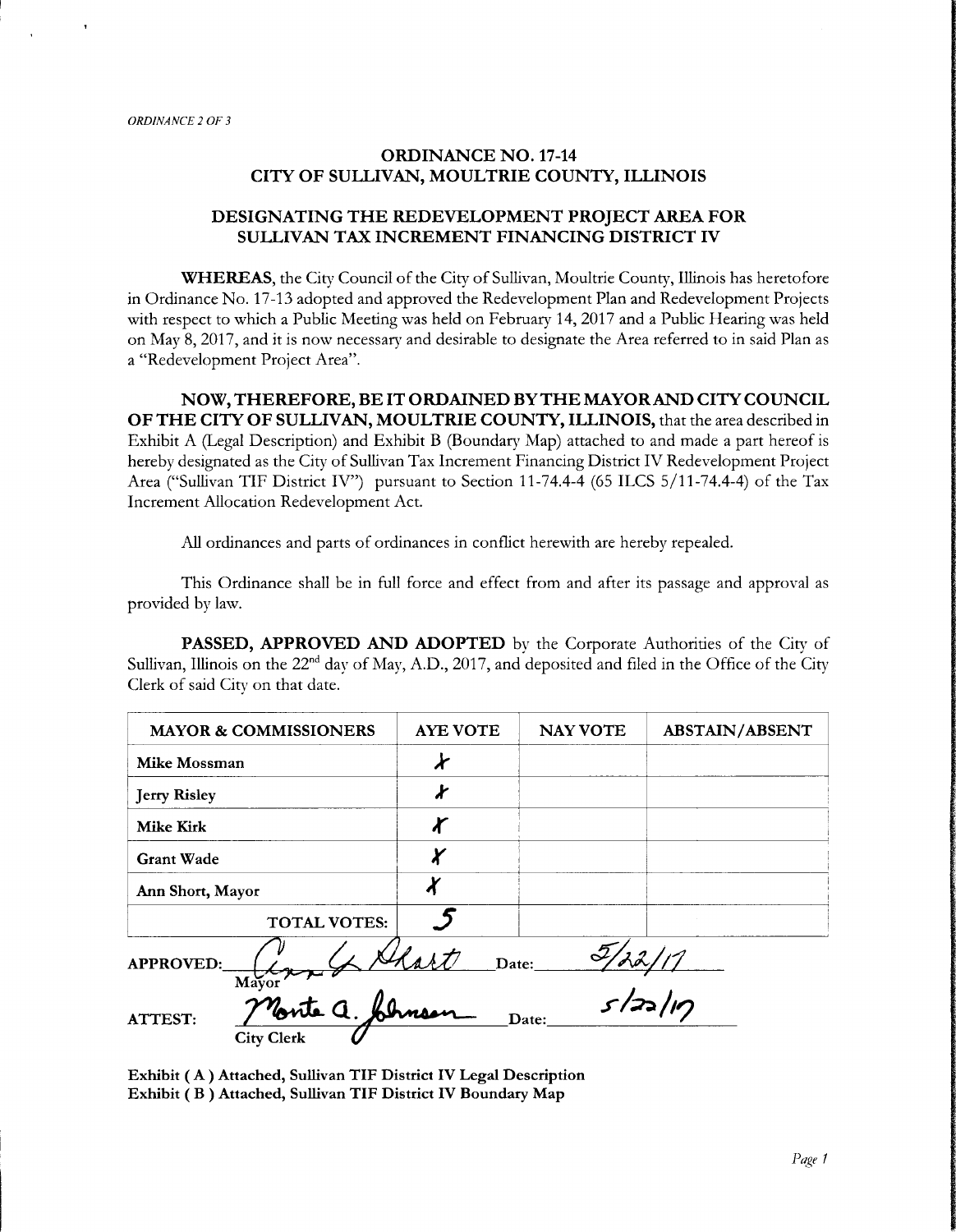### EXHIBIT A

## SULLIVAN TIF DISTRICT IV LEGAL DESCRIPTION

BEGINNING at the intersection of the West Right-of-Way line of Hamilton Street and the South Right-of-Way line of Jackson Street in the City of Sullivan;

Thence, North to the intersection of the West Right-of-Way line of Jackson Street and the South Right-of-Way line of Scott Street;

Thence, East to the intersection of the South Right-of-Way line of Scott Street and the East Right-of-Way line of Van Buren Street;

Thence, South along the East Right-of-Way line of Van Buren Street, to the North line of the South 90.00 feet of the West Half of Block <sup>4</sup> of Freelands First Addition;

Thence, East along the North line of the South 90.00 feet of the West Half of Block <sup>4</sup> of Freelands First Addition, to the East line of the West Half of said Block 4;

Thence, North along the West line of the East Half of said Block 4, to the Northwest corner of the Southeast Quarter of said Block 4;

Thence, East along the North line of the Southeast Quarter of said Block 4 extended, to the East Right-of-Way line of Main Street;

Thence, South to the intersection of the East Right-of-Way line of Main Street and the North line of the South Three Fifths, of the Southwest Quarter of Block <sup>3</sup> of Freelands First Addition;

Thence, East to the Northeast corner of the South Three Fifths, of the Southwest Quarter of Block <sup>3</sup> of Freelands First Addition;

Thence, South to the North Right-of-Way line of Jackson Street;

Thence, East to the Southwest corner of the South Half, of the East Half, of the East Half of Block <sup>2</sup> of Freelands First Addition;

Thence, North to the Northwest corner of the South Half, of the East Half, of the East Half of Block <sup>2</sup> of Freelands First Addition;

Thence, East to the West Right-of-Way line of Madison Street;

Thence, North to the South Right-of-Way line of Scott Street;

Thence, West to the West Right-of-Way line of Washington Street;

Thence, North along the West Right-of-Way line of Washington Street, to the North line of the

South 75.00 feet of the East Half of Block <sup>3</sup> of Freelands Third Addition;

Thence, West to the Northwest corner of the South 75. 00 feet of the East Half of Block <sup>3</sup> of Freelands Third Addition;

Thence, North to the South Right-of-Way line of Strain Street;

Thence, West to the West Right-of-Way line of Main Street;

Thence, South to the South Right-of-Way line of Blackwood Street;

Thence, West to the West Right-of-Way line of Graham Street;

Thence, North to the North Right-of-Way line of Strain Street;

Thence, East to the West Right-of-Way line of Van Buren Street;

Thence, North to the South Right-of-Way line of Hunter Street;

Thence, West to the East Right-of-Way line of Pierce Street;

Thence, South along the East Right-of-Way line of Pierce Street, to the intersection of the East

Right-of-Way line of Pierce Street and the South line of the North 50.00 feet, of the South 100.00 feet of Lots <sup>1</sup> and <sup>2</sup> of Block <sup>9</sup> of Elizabeth Titus Addition;

Thence, West to the Southwest corner of the North 50.00 feet, of the South 100.00 feet of Lots <sup>1</sup> and <sup>2</sup> of Block <sup>9</sup> of Elizabeth Titus Addition;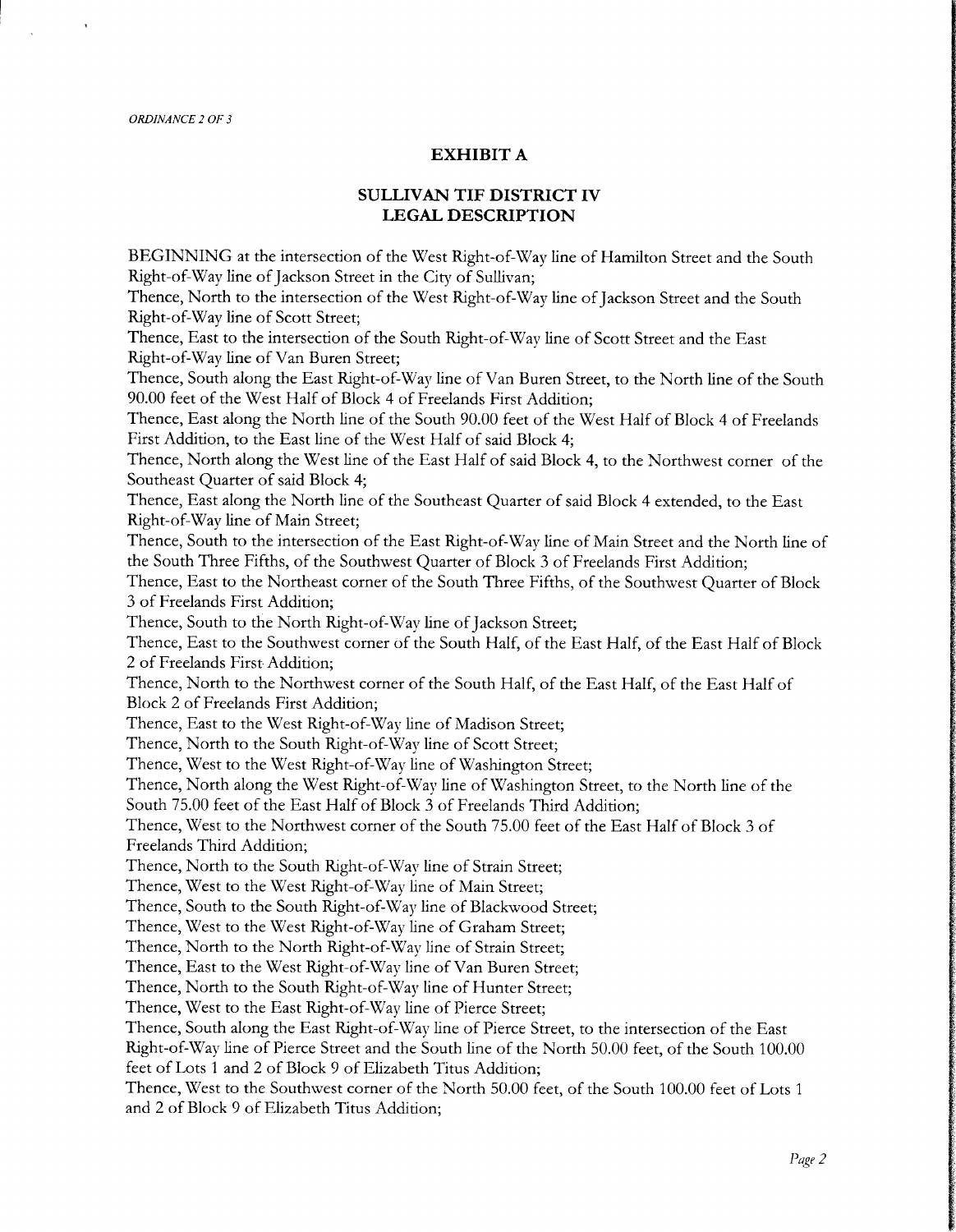Thence, North to the South Right-of-Way line of Hunter Street; Thence, West to the West Right-of-Way line of Graham Street; Thence, North to the South Right-of-Way line of Magill Street; Thence, West to the East Right-of-Way line of Seymour Street; Thence, South to the South Right-of-Way line of Strain Street; Thence, West to the East Right-of-Way line of Lincoln Street; Thence, South to the North Right-of-Way line of Scott Street; Thence, West along the North Right-of-Way line of Scott Street, to the intersection of the East line of Lot <sup>5</sup> of Meekers Addition and the North Right-of-Way line of Scott Street; Thence, South to the South Right-of-Way line of Jackson Street; Thence, East to the Northeast corner of Lot <sup>3</sup> of Block 4 of Camfields Railroad Addition; Thence, South to the Northeast corner of Lot <sup>10</sup> of Block 4 of Camfields Railroad Addition; Thence, West to the East Right-of-Way line of the Union Pacific Railroad; Thence, Northerly along the East Right-of-Way line of the Union Pacific Railroad, to the North line of Parcel K of Meekers Addition; Thence, East along the North line of Parcel K of Meekers Addition, to the West Right-of-Way line of Camfield Street; Thence, North to the North Right-of-Way line of Hunter Street; Thence, East to the West Right-of-Way line of Grant Street; Thence, North along the extension of the West Right-of-Way line of Grant Street, being the West line of Lots <sup>9</sup> and <sup>10</sup> of the Northwest Quarter, of the Northeast Quarter of Section 2, Township <sup>13</sup> North, Range <sup>5</sup> East, of the Third Principal Meridian, Moultrie County, Illinois, to the Northwest corner of Lot <sup>9</sup> of the Northwest Quarter, of the Northeast Quarter of said Section 2; Thence, East to the West Right-of-Way line of McClellan Street; Thence, North to the North Right-of-Way line of Hagerman Street; Thence, East along the North Right-of-Way line of Hagerman Street, a distance of 372. 00 feet; Thence, North, a distance of 218.00 feet; Thence, West to the East Right-of-Way line of the Union Pacific Railroad; Thence, Northeasterly along the East Right-of-Way line of the Union Pacific Railroad, to the West line of the East Half, of the Southeast Quarter of Section 35, Township <sup>14</sup> North, Range <sup>5</sup> East, of the Third Principal Meridian, Moultrie County, Illinois; Thence, South along the West line of the East Half, of the Southeast Quarter of said Section 35, a distance of 505.00 feet; Thence, East to the West Right-of-Way line of Main Street; Thence, North to the North Right-of-Way line of Park Drive; Thence, East to the West line of the Southwest Quarter of Section 36, Township 14 North, Range <sup>5</sup> East, of the Third Principal Meridian, Moultrie County, Illinois; Thence, South to the Southwest corner of the Southwest Quarter of said Section 36; Thence, East along the South line of the Southwest Quarter of said Section 36, to the intersection of the South line of the Southwest Quarter of said Section 36 and the East Right-of-Way line of Cottontail Lane; Thence, South to the Northwest corner of Lot 5, Block D of Cottontail Lane and Nortons Second Subdivision; Thence, West to the Northwest corner of Lot 5, Block E of Cottontail Lane and Nortons Second Subdivision; Thence, Southerly along the West line of Cottontail Lane and Nortons Second Subdivision, to the South line of the North 85.20 feet of Lot 3 of Cottontail Lane and Nortons Second Subdivision;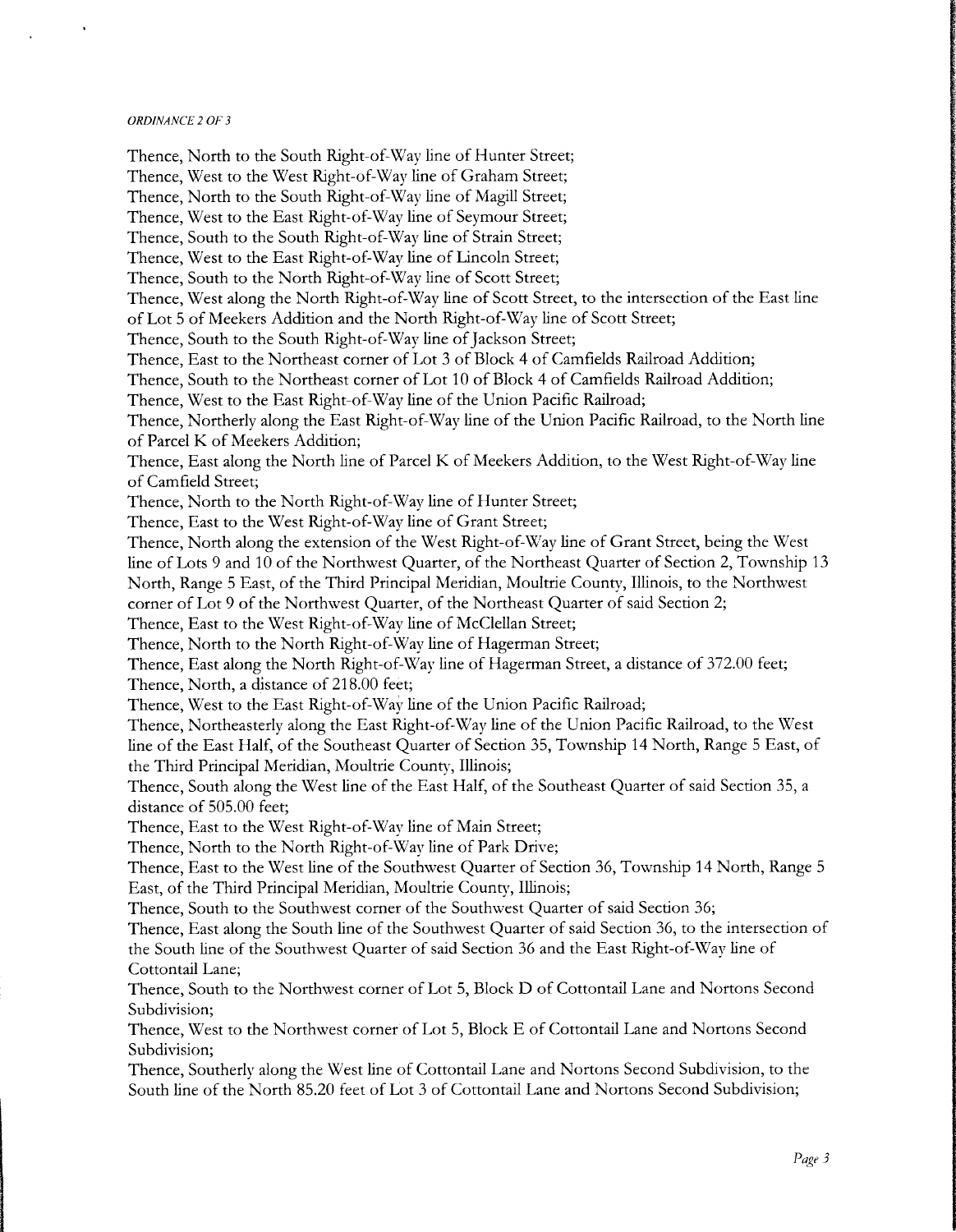Thence, South along the West line of Cottontail Lane and Nortons Second Subdivision, a distance of 29.00 feet; Thence, West, a distance of 163.50 feet; Thence, South to the North Right-of-Way line of Illinois Route 121; Thence, East along the North Right-of-Way line of Illinois Route 121, to the intersection of the North Right-of-Way line of Illinois Route 121 and the West line of Lot 1 of S.T. Millers Addition; Thence, South to the Southwest corner of Lot 1 of S.T. Millers Addition; Thence, East to the Southeast corner of S.T. Miller Addition; Thence, North to the South line of Lot <sup>2</sup> of S.T. Millers Addition; Thence, East to the Southeast corner of Lot 4 of S.T. Millers Addition; Thence, North to the Northeast corner of Lot 4 of S.T. Millers Addition; Thence, Northerly to <sup>a</sup> point being 88.00 feet East of the Southeast corner of Lot <sup>1</sup> of Block A of Cottontail Lane and Nortons Second Subdivision; Thence, North, a distance of 232.00 feet; Thence, West to the East line of Cottontail Lane and Nortons Second Subdivision; Thence, North along the East line of Cottontail Lane and Nortons Second Subdivision, to the North line of the Southeast Quarter, of the Northwest Quarter of Section 1, Township <sup>13</sup> North, Range <sup>5</sup> East, of the Third Principal Meridian, Moultrie County, Illinois; Thence, East to the Northeast corner of Lot <sup>1</sup> of Eastview Place Section 3; Thence, South along the East line of Eastview Place, to the South line of the Northeast Quarter of said Section 1; Thence, West to <sup>a</sup> point being 350.00 feet East of the Northeast corner of Lot <sup>25</sup> of Bonair Height Subdivision; Thence, South, a distance of 684.51 feet; Thence, West, to the East line of Bonair Subdivision, <sup>a</sup> distance of 350.00 feet; Thence, South to the Southeast corner of Greenhill Cemetery; Thence, West along the South line of Greenhill Cemetery, to the center of ASA Creek; Thence, Southerly along the center of ASA Creek, to the North Right-of-Way of Lebanon Street; Thence, Northwesterly along the North Right-of-Way line of Lebanon Street, to the South line of the Southwest Quarter of said Section 1; Thence, West to the centerline of Lebanon Street; Thence, Southeasterly along the centerline of Lebanon Street, to the East line of the City of Sullivan Waste Water Treatment Plant, reference made to Book 131, Page 390, in the Moultrie County Recorder's Office, Moultrie County, Illinois; Thence, South to the North Right-of-Way line of the Canadian National Railroad; Thence, Northwesterly along the North Right-of-Way line of the Canadian National Railroad, to the Southwest corner of said City of Sullivan Waste Water Treatment Plant; Thence, Southwesterly to the South Right-of-Way line of the Canadian National Railroad, said point being 440.50 feet Southwesterly of the centerline of Patterson Road; Thence, Southwesterly perpendicular to the South Right-of-Way line of the Canadian National Railroad, a distance of 25.00 feet; Thence, Southeasterly parallel to the South Right-of-Way line of the Canadian National Railroad, a distance of 460.00 feet; Thence, Northeasterly to the Southerly Right-of-Way line of the Canadian National Railroad, a distance of 25.00 feet; Thence, Southeasterly along the Southerly Right-of-Way line of the Canadian National Railroad, to the centerline of ASA Creek; Thence, Southwesterly along the centerline of ASA Creek, to the North line of the Southeast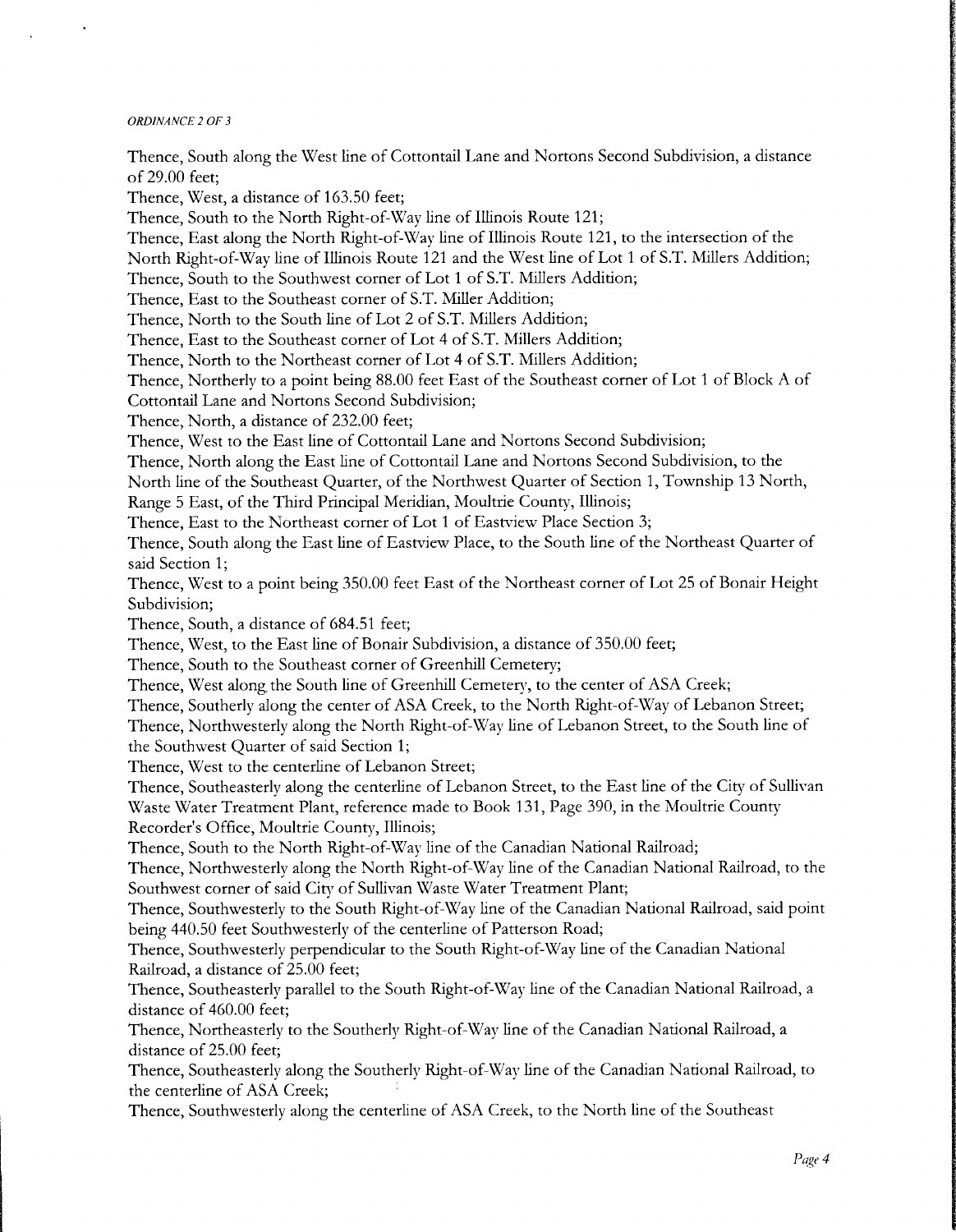Quarter, of the Southeast Quarter, of the Northwest Quarter of Section 12, Township <sup>13</sup> North, Range <sup>5</sup> East, of the Third Principal Meridian, Moultrie County, Illinois;

Thence, West to the Northwest corner of the Southeast Quarter, of the Southeast Quarter, of the Northwest Quarter of said Section 12;

Thence, South to the Southwest corner of the Southeast Quarter, of the Southeast Quarter, of the Northwest Quarter of said Section 12;

Thence, East to the Southeast corner of the Northwest Quarter of said Section 12;

Thence, South to the Southeast corner of the Southwest Quarter of said Section 12;

Thence, West to the centerline of Illinois Route 32;

Thence, South along the centerline of Illinois Route 32, to the North line of the South <sup>17</sup> acres of the Northwest Quarter, of the Northeast Quarter of Section 14, Township <sup>13</sup> North, Range <sup>5</sup> East of the Third Principal Meridian, Moultrie County, Illinois;

Thence, West to the West line of the Northeast Quarter of said Section 14;

Thence, North to the Southwest corner of Sullivan Development Subdivision, referenced made to Volume <sup>9</sup> of Plats, Page 136, in the Moultrie County Recorder's Office, Moultrie County, Illinois; Thence, North, along the West line of Sullivan Development Subdivision, a distance of 1286. <sup>61</sup> feet; Thence, East to the Northwest corner of Lot <sup>16</sup> of Sullivan Development Subdivision;

Thence, North to the South line of Hydro Gear Drive;

Thence, East along the South line of Hydro Gear Drive, to <sup>a</sup> point being 191. 47 feet West of the East line of the West Half, of the Southeast Quarter of Section 11, Township <sup>13</sup> North, Range <sup>5</sup> East, of the Third Principal Meridian, Moultrie County, Illinois;

Thence, South parallel to the East line of Lot <sup>11</sup> of Sullivan Development Subdivision, to the North line of Lot 24 of Sullivan Development Subdivision;

Thence, West to the Northwest corner of the East 400.00 feet of Lot 24 of Sullivan Development Subdivision;

Thence, South to the Southwest corner of the East 400.00 feet of Lot 24 of Sullivan Development Subdivision;

Thence, East to the East Right-of-Way line of Illinois Route 32;

Thence, North to the Southwest corner of Lot <sup>6</sup> of Hawthornes First Addition;

Thence, East to the Southeast corner of Lot <sup>6</sup> of Hawthornes First Addition;

Thence, North to the Southwest corner of Lot 22 of Hawthornes Second Addition;

Thence, East to the West Right-of-Way line of Courtyard Boulevard;

Thence, South along the West Right-of-Wav line of Courtyard Boulevard, to the Southeast corner of Lot <sup>2</sup> of Hawthornes Second Addition;

Thence, East to the Northeast corner of the Southeast Quarter, of the Southeast Quarter of said Section 11;

Thence, North parallel to the South Right-of-Way line of Hawthorne Lane;

Thence, Northwesterly to the intersection of the North Right-of-Wav line of Hawthorn Lane and the East Right-of-Way line of Worth Street;

Thence, North along the West Right-of-Way line of Worth Street, a distance of 120.00 feet;

Thence, East, a distance 570.00 feet;

Thence, North, a distance 334.00 feet;

Thence, East to <sup>a</sup> point being 190.00 feet West of the centerline of Patterson Road;

Thence, South, a distance of 230.00 feet;

Thence, West, <sup>a</sup> distance of 20.00 feet;

Thence, South, a distance of 60.00 feet;

Thence, Southeasterly to <sup>a</sup> point being 140.00 feet West of the centerline of Patterson Road, a distance of 242.00 feet;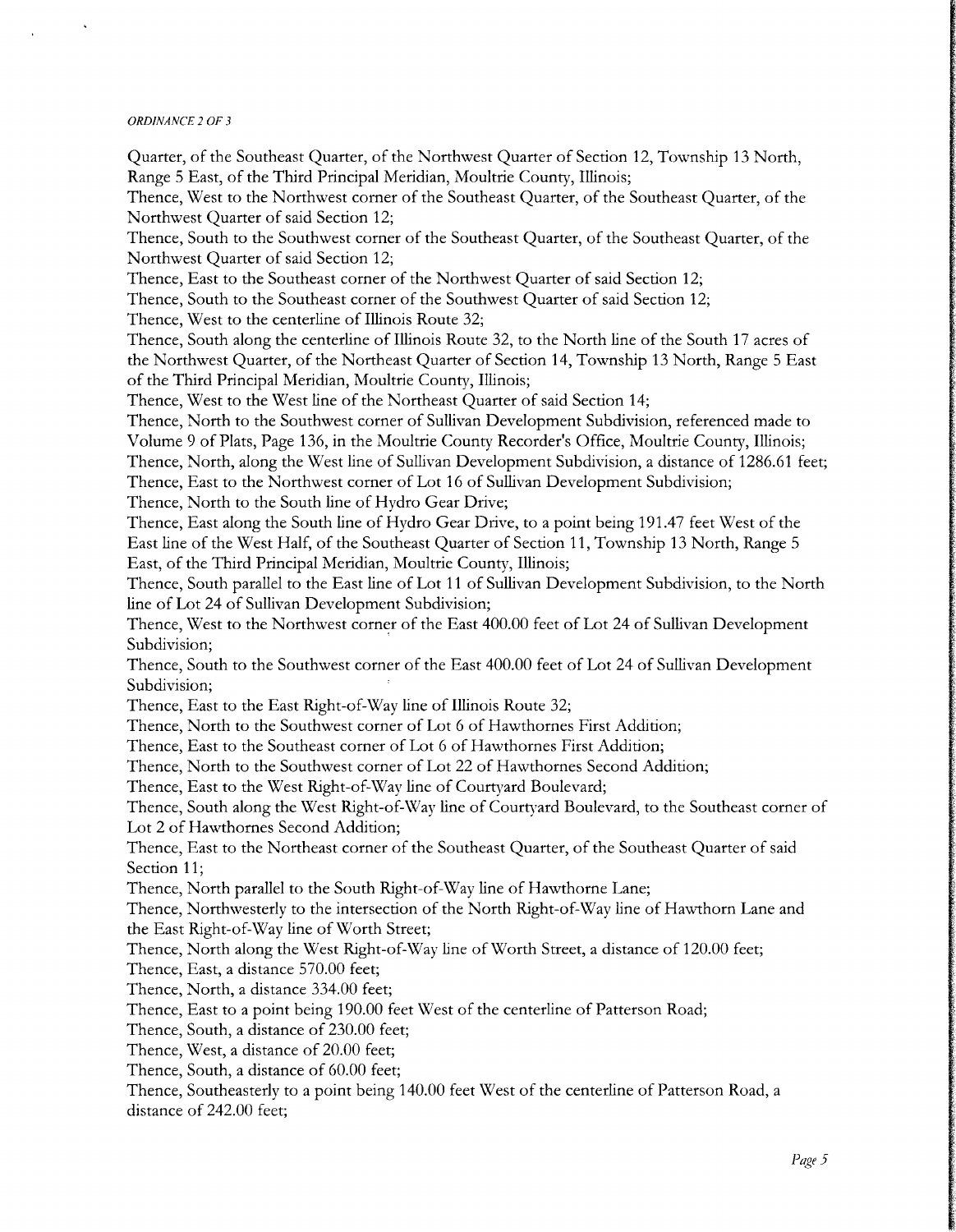Thence, East to the centerline of Patterson Road; Thence, North to the Northeast corner of the Northwest Quarter, of the Southwest Quarter of said Section 12; Thence, West to the West Right-of-Way line of Patterson Road; Thence, North to the Northeast corner of Lot <sup>1</sup> of Richardson First Addition; Thence, West to the centerline of Worth Street; Thence, North along the centerline of Worth Street to the intersection of the centerline of Worth Street and the North Right-of-Way line of Mattox Street; Thence, East to the West Right-of-Way line of Patterson Road; Thence, North, along the West Right-of-Way line of Patterson Road, to the Southeast corner of Lot <sup>17</sup> of Rhodes Fourth Addition; Thence, West to the Southwest corner of Lot <sup>17</sup> of Rhodes Fourth Addition; Thence, North to the Northwest corner of Lot <sup>17</sup> of Rhodes Fourth Addition; Thence, North to the Northwest corner of Lot <sup>16</sup> of Rhodes Fourth Addition; Thence, Northwesterly along the South Right-of-Way line of Sunshine Drive, to the intersection of the South Right-of-Way line of Sunshine Drive and the East line of Lot <sup>4</sup> of Rhodes Fourth Addition; Thence, Northeasterly to the Northeast corner of Lot 4 Rhodes Fourth Addition; Thence, Northwesterly to the Northwest corner of Lot 10 Rhodes Fourth Addition; Thence, North to the North Right-of-Way line of the Canadian National Railroad; Thence, North to the South Right-of-Way line of Lebanon Street; Thence, East; a distance of 1110.00 feet; Thence, Northwesterly, a distance of 495. 34 feet; Thence, North, <sup>a</sup> distance of 113.58 feet; Thence, West to the West Right-of-Way line of Lebanon Street; Thence, North to the intersection of the West Right-of-Way line of Lebanon Street and the South line of Greenhill Cemetery; Thence, East to the East Right-of-Way line of Lebanon Street; Thence, North to the North Right-of-Way line of Water Street; Thence, West to the East Right-of-Way line of Calhoun Street; Thence, North, a distance of 200.00 feet; Thence, East, a distance of 166.00 feet; Thence, North, a distance of 198.00 feet; Thence, East, a distance of 9.00 feet; Thence, North, a distance of 239.00 feet; Thence, West to the East Right-of-Way line of Calhoun Street; Thence, North, a distance of 135.50 feet; Thence, East, a distance of 250.00 feet; Thence, North to the South line of W.A. Steeles Re-survey, a distance of 166.10 feet; Thence, East to the East end of W.A. Steeles Re-survey; Thence, North to the Northeast corner of W.A. Steeles Re-survey; Thence, West to the West Right-of-Way line of Lebanon Street; Thence, North to the North Right-of-Way line of Lebanon Street; Thence, East to the East Right-of-Way line of Lebanon Street; Thence, North, a distance of 90.00 feet; Thence, West, a distance of 58.00 feet; Thence, Northeasterly, a distance of 137.20 feet; Thence, West to the East Right-of-Way line of Worth Street;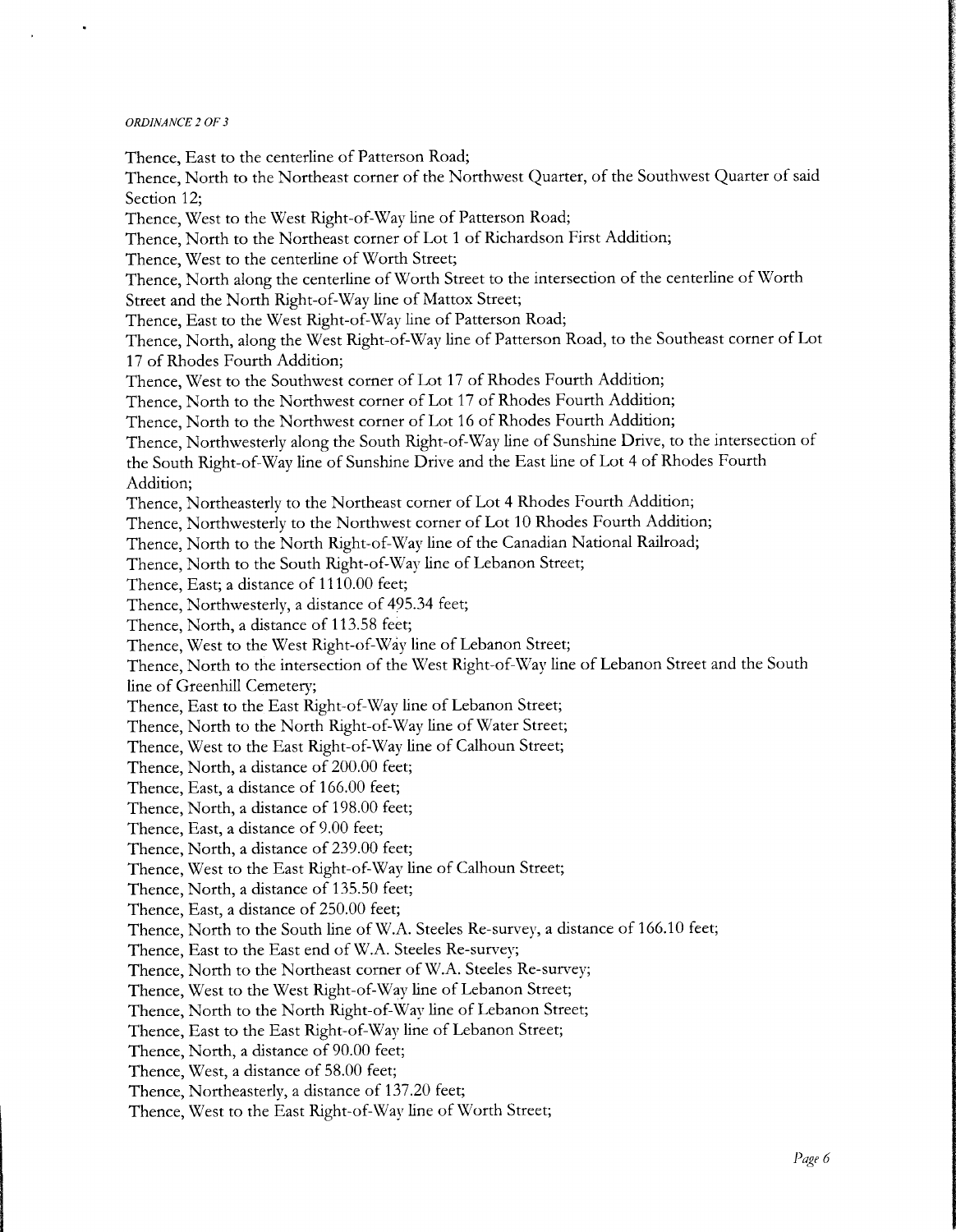Thence, South to the South Right-of-Way line of Strain Street; Thence, West to the East Right-of-Way line of Madison Street; Thence, South to the North Right-of-Way line of Blackwood Street; Thence, East to the East Right-of-Way line of Worth Street; Thence, South, a distance of 255. 00 feet; Thence, East to the West line of <sup>a</sup> North-South alley; Thence, South, a distance of 70.00 feet; Thence, West to the East line of Worth Street; Thence, South to the South Right-of-Way line of Jackson Street; Thence, West to the East Right-of-Wav line of Madison Street; Thence, South to the North Right-of-Way line of Harrison Street; Thence, East, a distance of 70.00 feet; Thence, South to the South line of Lots <sup>3</sup> and <sup>4</sup> of Block <sup>11</sup> of the Original Town of Sullivan; Thence, West to the East Right-of-Way line of Madison Street; Thence, South to the South Right-of-Way line of Jefferson Street; Thence, West along the South Right-of-Way line of Jefferson Street, to the intersection of the West line of <sup>a</sup> North-South alley of Block <sup>12</sup> of the Original Town of Sullivan and the South Right-of-Way line of Jefferson Street; Thence, North to the South Right-of-Way line of Harrison Street; Thence, North to <sup>a</sup> point being 4.33 feet West of the Southeast corner of Lot <sup>6</sup> of Block <sup>9</sup> of the Original Town of Sullivan; Thence, East to the Southwest corner of Lot 8 of Block 9 of the Original Town of Sullivan; Thence, North to the Northwest corner of Lot <sup>8</sup> of Block <sup>9</sup> of the Original Town of Sullivan; Thence, West to the West Right-of-Way line of Washington Street; Thence, South to the North Right-of-Way line of Harrison Street; Thence, West to the Southeast corner of the West Half of Lot <sup>7</sup> of Block <sup>8</sup> of the Original Town of Sullivan; Thence, North to the Northeast corner of the West Half of Lot <sup>7</sup> of Block <sup>8</sup> of the Original Town of Sullivan; Thence, West to the Northwest corner of the West Half of Lot <sup>7</sup> of Block <sup>8</sup> of the Original Town of Sullivan; Thence, South to the South Right-of-Way line of Harrison Street; Thence, West to the West Right-of-Way line of Van Buren Street; Thence, North to the North Right-of-Way line of Monroe Street; Thence, East along the North Right-of-Way line of Monroe Street, to the West Right-of-Way line of Main Street; Thence, North along the West Right-of-Way line of Main Street, to the South Right-of-Way line of Jackson Street; Thence, West along the South Right-of-Way line of Jackson Street, to the POINT OF BEGINNING; and, EXCEPTING therefrom Lots 7, 8, 9, 10, 11, 12, 13, 14, 15, 23, 24, and 25 of White Heath Subdivision.

Prepared By: MILANO & GRUNLOH ENGINEERS, LLC License #184-003108 January 31, 2017 Job# 17218 jaw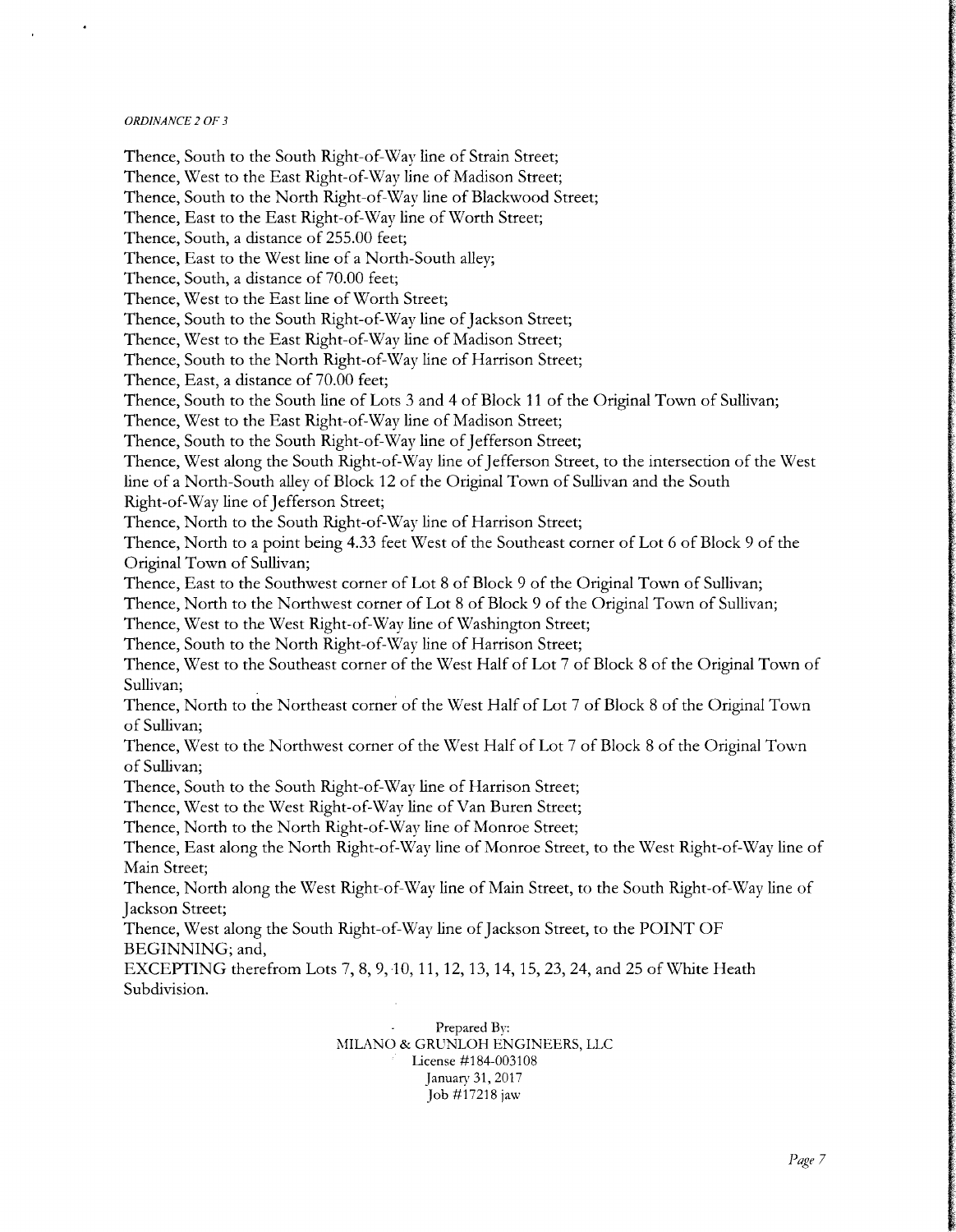$\Delta \sim 10^{-10}$ 

## EXHIBIT B

## SULLIVAN TIF DISTRICT IV BOUNDARY MAP

 $\sim$   $\sim$ 

Page 8